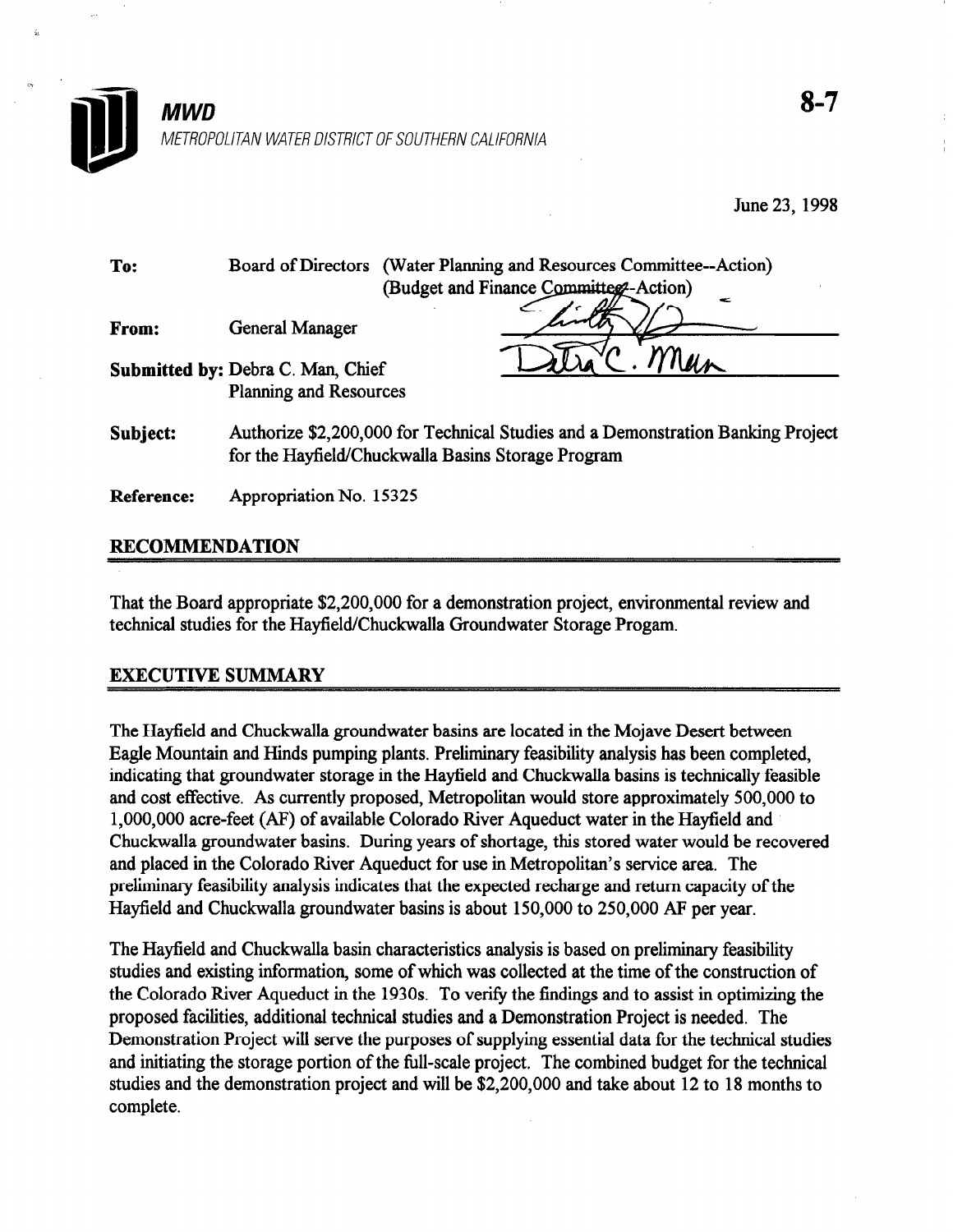In summary, the full scale project will allow Metropolitan to store Colorado River water, an essential component of the California 4.4 Plan, and to then have access to this water on demand as a valuable dry-year source. Additionally, the indigenous groundwater has low total dissolved solids that could provide a water quality benefit to water in the Colorado River Aqueduct.

### **JUSTIFICATION**

The studies and actions to be undertaken with the requested funds are necessary to gather sufficient information to determine whether to proceed with implementation of a full-scale Hayfield/Chuckwalla Valleys Groundwater Storage Program and to later optimize the design and operation of these facilities.

# **ALTERNATIVE TO PROPOSED ACTION**

This project is a part of Metropolitan's effort to comply with the requirements of the California 4.4 Plan. The alternative to compliance with the California 4.4 Plan is to accept a lower water supply reliability of Metropolitan's Colorado River supplies.

# FUNDING REQUEST

| <b>Program Name:</b>            | Hayfield/Chuckwalla Valleys Groundwater Storage Program             |
|---------------------------------|---------------------------------------------------------------------|
| <b>Source of Funds:</b>         | General Fund (included in FY 1998-99 and FY 1999-00 Budgets)        |
| <b>Appropriation No.: 15325</b> | <b>Board Action No.: 1</b><br><b>FY 97/98 Budget:</b>               |
| <b>Requested Amount:</b>        | <br><br><br><br><b>Capital Program No.:</b><br><br>\$2,200,000      |
| Total Appropriated Amount:      | Capital Program Page No.:<br>\$2,200,000                            |
| Total Program Estimate:         | <b>Program Category:</b><br>N/A:<br>Supply & delivery<br>reliabilit |

# ACTIONS AND MILESTONES

The initial feasibility study for the project has been completed. The technical studies and Demonstration Project will commence following Board approval and will take approximately 12-18 months to complete. The environmental work for the Demonstration project will start with the technical studies and will require approximately six months to complete. If authorized by the Board, final design and construction would be completed by January 2001.

# CEOA COMPLIANCE / ENVIRONMENTAL DOCUMENTATION

One element of the feasibility phase of the proposed Hayfield/ChuckwaIla Groundwater Storage Program is the preparation of the necessary environmental documentation for the proposed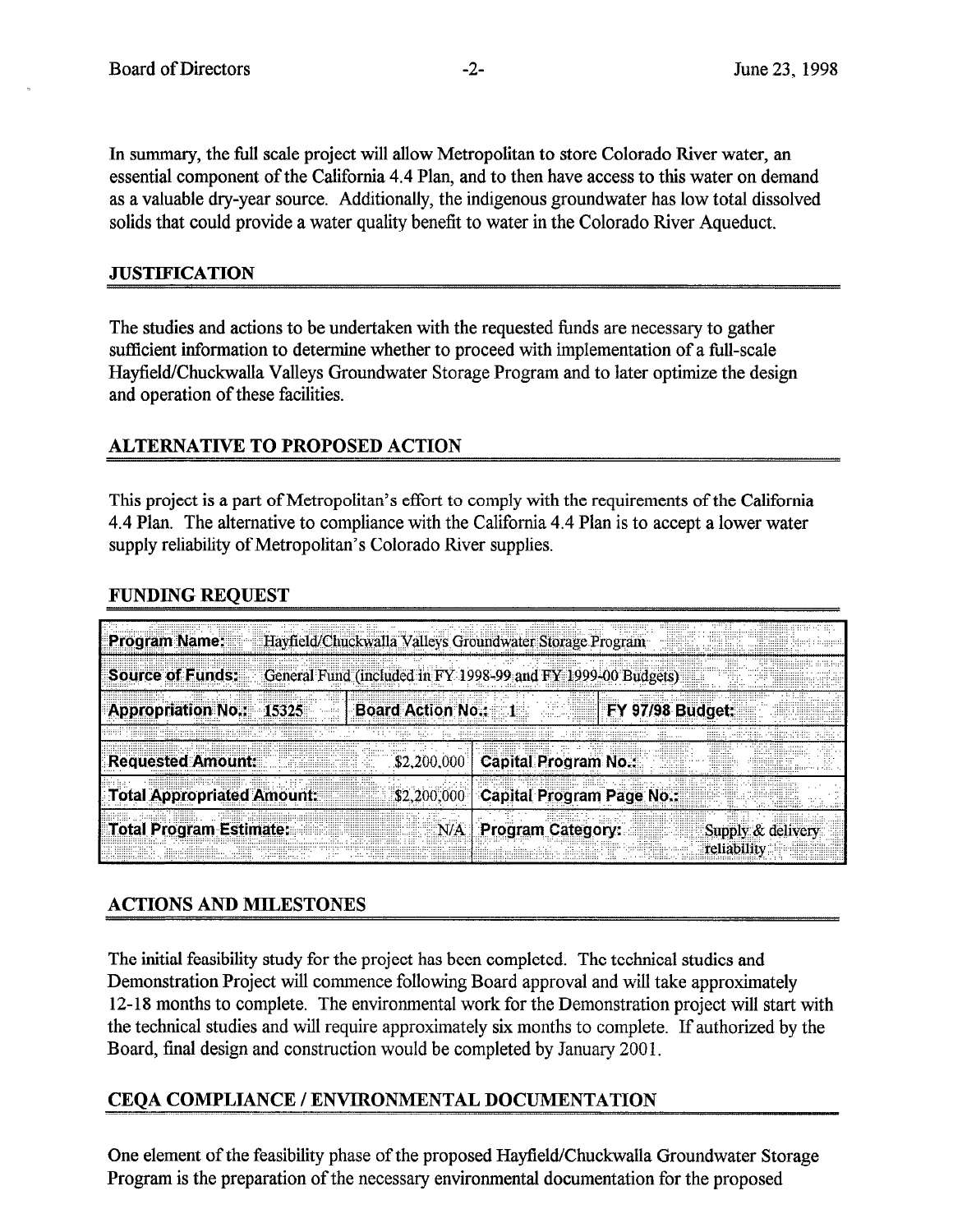Demonstration Project. In accordance with the requirements of the California Environmental Quality Act (CEQA) and State CEQA Guidelines, the required CEQA documentation that assess the potential impacts associated with the Demonstration Project will be prepared and brought to your Board for approval. It is anticipated that the required CEQA documentation will take approximately six months to complete.

Based on the results of the technical studies and the Demonstration project, additional environmental documentation for the full-scale project will be developed for your Board's review and approval.

## DETAILED REPORT

As part of the Phase I Resources Procurement Process for Colorado River Resources, staff has established a process to secure supplemental water supplies and regional storage through the development and execution of cost-effective transactions with both public and private-sector organizations. This process has allowed Metropolitan to identify and evaluate numerous potential groundwater storage programs located along the Colorado River Aqueduct (CRA).

The Hayfield and Chuckwalla groundwater basins are located in the Mojave Desert between Eagle Mountain and Hinds pumping plants. As currently proposed, Metropolitan would store approximately 500,000 to 1,000,000 acre-feet (AF) of available CRA water in the Hayfield and Chuckwalla groundwater basins. During years of shortage, this stored water would be recovered and placed into the CRA for use in Metropolitan's service area. The preliminary feasibility analysis indicates that the expected recharge and return capacity of the Hayfield and Chuckwalla groundwater storage basins is about 150,000 to 250,000 AWyr. In addition, preliminary studies demonstrate that the Hayfield and Chuckwalla basins have the following characteristics:

| <b>Characteristic</b>                  | <b>Hayfield Basin</b>                        |                                                                    | Chuckwalla Basin                             |                                                                     |  |
|----------------------------------------|----------------------------------------------|--------------------------------------------------------------------|----------------------------------------------|---------------------------------------------------------------------|--|
| <b>Available Storage Capacity</b>      | 500,000-800,000 AF                           |                                                                    | 500,000 AF                                   |                                                                     |  |
| <b>Put Capacity</b>                    | 100,000-150,000 AF/yr                        |                                                                    | 50,000 - 100,000 AF/yr                       |                                                                     |  |
| <b>Take Capacity</b>                   | 100,000-150,000 AF/yr                        |                                                                    | 50,000 - 100,000 AF/yr                       |                                                                     |  |
| Indigenous water quality               | 270 - 460 TDS                                |                                                                    | 270 - 990 TDS                                |                                                                     |  |
| <b>Land Ownership</b><br>(approximate) | <b>MWD</b><br>Private/Catellus<br><b>BLM</b> | 8,000 acres (73%)<br>$2,000$ acres $(18%)$<br>$1,000$ acres $(9%)$ | <b>MWD</b><br>Private/Catellus<br><b>BLM</b> | $\leq 1,000$ acres (0%)<br>15,000 acres (60%)<br>10,000 acres (40%) |  |